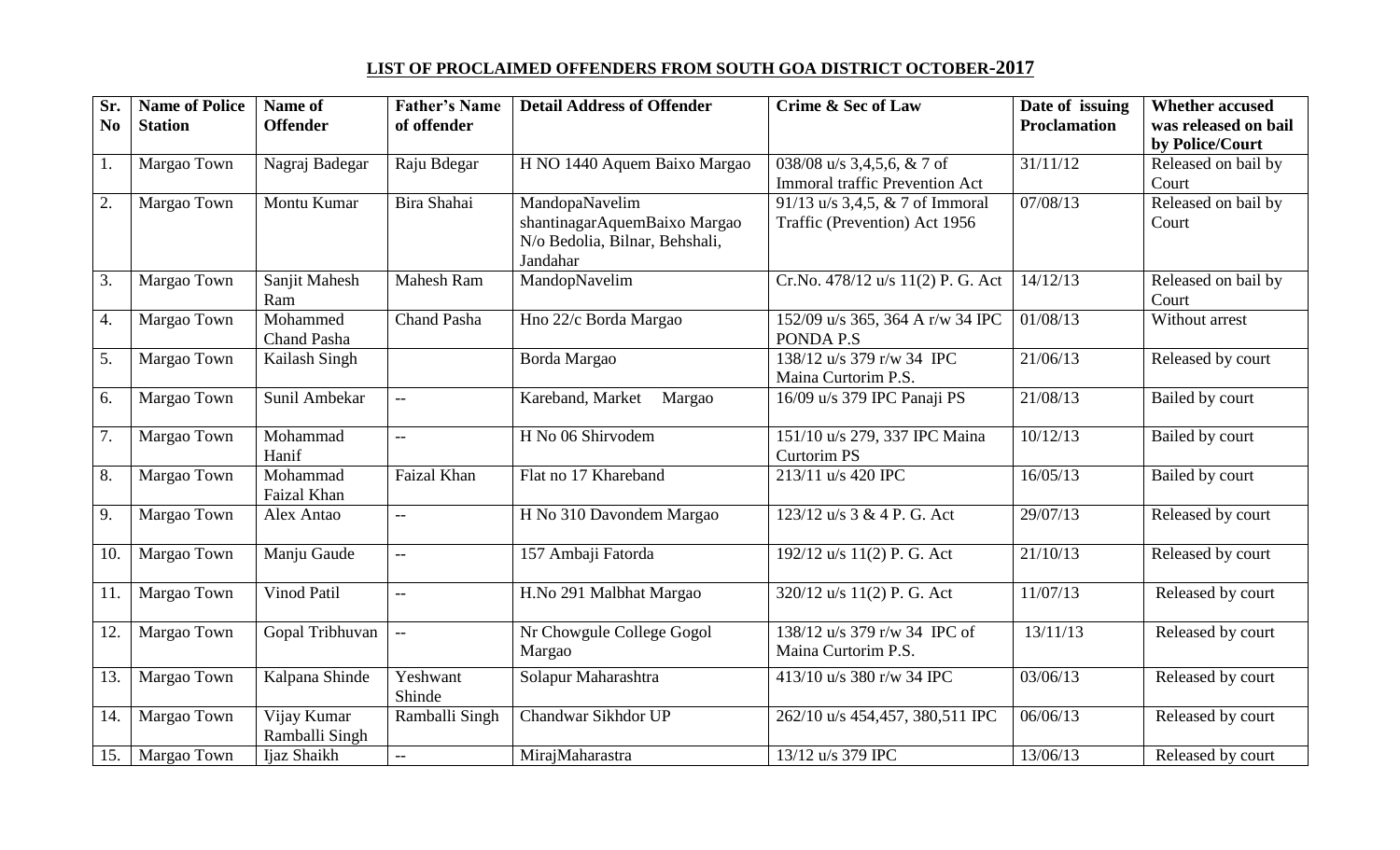| 16. | Margao Town            | Sunil Wadar                    | $\overline{a}$           | ChikaliKagal Kolhapur                                                                                                             | 30/11 u/s 465,468,471,420 IPC                                     | 13/06/13   | Released by court                |
|-----|------------------------|--------------------------------|--------------------------|-----------------------------------------------------------------------------------------------------------------------------------|-------------------------------------------------------------------|------------|----------------------------------|
| 17. | Margao Town            | Wilson<br>Fernandes            | $- -$                    | Nr Chowgule College Gogol<br>Margao                                                                                               | 07/07 u/s 11 (2) P.G. Act                                         | 09/07/2014 | Released by court                |
| 18. | Margao Town            | <b>Greno Fernandes</b>         | Minguel<br>Fernandes     | B S 3rd floor Calconda Margao                                                                                                     | 346/11 u/s 41,324,427,504,506(ii)<br>$r/w$ 34 IPC                 | 23/01/13   | Without Arrest                   |
| 19. | Margao Town            | Salvado Teresa<br>Souza,       | $\overline{a}$           | R/o. C, T/6, Aquem Alto Part,<br>Margao                                                                                           | C.C.NO-03/OA/NI/15/C,U/s-138<br>N I Act                           | 29/06/17   |                                  |
| 20. | Margao Town            | Rehaj Shaikh,                  | $\overline{a}$           | R/o H. No. 430, Malbhat, Margao.                                                                                                  | 353/15 u/s 11 (2) P.G.Act                                         | 21/06/17   | Released by court                |
| 21. | Margao Town            | Smt. Alifa<br>Akher.           | $-$                      | R/o S/B, 2 <sup>nd</sup> floor Priya Appt.<br>Agali, Fatorda Margao                                                               | 25/13 u/s 448,323 r/w 34 IPC                                      | 14/06/17   | Released by court                |
| 22. | Margao Town            | Samsher S.<br>Anwar,           | $-$                      | R/o near Simba bar, Khareband,<br>N/o Chudi Bazar, Hyderabad City                                                                 | 279/15 u/s 11(2) P.G.Act                                          | 01/06/17   | Released by court                |
| 23. | Margao Town            | Abdul Hassan                   | $\overline{a}$           | $R$ /o S/B, $2nd$ floor, Priya Appt.<br>Agali, Fatorda, Margao.                                                                   | 25/13 u/s 448,323 r/w 34 IPC                                      | 14/06/17   | Released by court                |
| 24. | Margao Town            | Denzil Anthony<br>Fernandes    | Anthony<br>Fernandes     | R/o UGF-1, Mannat Banlow 1,<br>Vasant Nagar, Gogal Math, Margao                                                                   | C.C.NO-181/OA/NI/2014/E                                           | 05/06/17   |                                  |
| 25. | Margao Town            | Kalandar Ahmed<br>Khan @ Patil | $\overline{\phantom{a}}$ | r/o Dramapur, Salcete Goa                                                                                                         | CC.No. 502/OA/ NI/2015/C                                          | 25/10/17   |                                  |
| 26. | Maina Curtorim         | Peter Savio<br>Leitao          | Savio Leitao             | H.No.987, Vanxem, Loutolim.                                                                                                       | 36/13 u/s 341, 509, 504 r/w 34<br>IPC & 8(1) of Goa Children Act. | 07/04/2016 | Without arrest charge<br>sheeted |
| 27. | Maina Curtorim         | Vicky<br>Chowkulkar            | Vishnu<br>Chowkulkar     | R/o. Nr. Shripad Shrivallabh<br>Temple, Nessai, St. jose de Areal,<br>Salcete n/o Maharashtra full<br>address not known           | 89/11 u/s 336, 427, 504, 506(ii)<br>$r/w$ 34 IPC                  | 05/06/2015 | without arrest charge<br>sheet   |
| 28. | Maina Curtorim         | Dinesh Joshi                   | Prakash Joshi            | R/o. c/o. Ratan Patel, Bhagwati<br>tember Depot, Mugalli, St. jose de<br>Areal, Salcete n/o Maharashtra full<br>address not known | 89/11 u/s 336, 427, 504, 506(ii)<br>$r/w$ 34 IPC                  | 05/06/2015 | without arrest charge<br>sheet   |
| 29. | Colva $\overline{P.S}$ | Krishna                        | Dayal Debnath            | N/o Nadiya, Thane, Nanaghat,<br>Bahadem, Calcutta, Room No. 54,<br>Minrat Road East Shanti Park<br>Thane Mumbai                   | 09/10 u/s 392 IPC                                                 | 19/04/14   | Absconding                       |
| 30. | Colva <sub>P.S</sub>   | Ranadhir Kumar                 | $-$                      | Room no. 32 Maure Bihar c/o<br>Colmar Hotel Colva Salcete Goa                                                                     | 09/10 u/s 392 IPC                                                 | 20/12/14   | Absconding                       |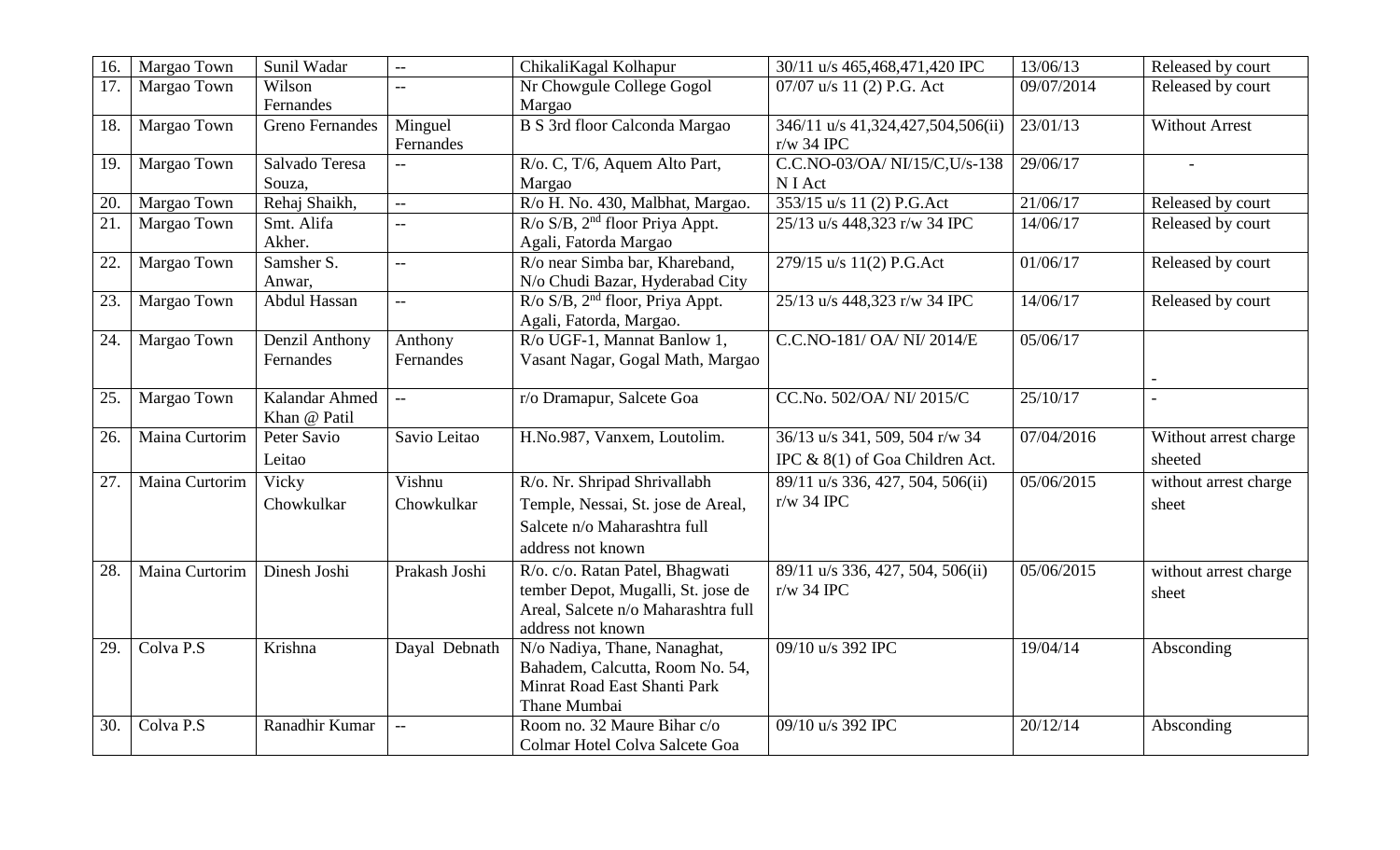| 31. | Colva P.S              | Deepak Kumar    | Dhuruba Ch.         | n/o Baniasahi P.O. Nayakanidhi    | 09/10 u/s 392 IPC                | 20/12/14   | Absconding             |
|-----|------------------------|-----------------|---------------------|-----------------------------------|----------------------------------|------------|------------------------|
|     |                        | Lenka           | Lenka               | dist Bhadrak Orrisa               |                                  |            |                        |
| 32. | Colva P.S              | Sohail Rana     | Abdul Mandal        | N/o West Bengal Kolkatta C/o      | 05/11 u/s 324 IPC                | 15/11/13   | Bail by court          |
|     |                        | Mandal          |                     | Oceanic Paradise 3rdWard Colva    |                                  |            |                        |
| 33. | Colva $\overline{P.S}$ | Narayan Swami   | Venkatesh           | r/o Heedgugi Chandrapura          | 89/13 u/s 11 (2) (a) of PG Act   | 20/01/14   | Bail by police         |
|     |                        |                 | Swami               | Bangalore Karnataka, C/o Bruno    |                                  |            |                        |
|     |                        |                 |                     | Fernandes s/o George Fernandes    |                                  |            |                        |
|     |                        |                 |                     | r/o H. no 252 Laxette, Varca      |                                  |            |                        |
|     |                        |                 |                     | Salcete Goa.                      |                                  |            |                        |
| 34. | Colva P.S              | Abdul Hahat     | <b>Abdul Sattar</b> | n/o MSR Nagar Karnataka C/o       | 56/08 u/s 279, 336, 304 A IPC    | 08/11/13   | <b>Bail by Court</b>   |
|     |                        |                 |                     | Colva plaza hotel colva           |                                  |            |                        |
| 35. | Colva P.S              | Desmond         | Gabriel             | R/o H.No.52 Ranwado Betalbhatim   | 08/11 u/s 143,148,504,332,353    | 02/07/14   | Bail by court          |
|     |                        | Fernandes       | Fernandes           | Salcete Goa                       | r/w 149 IPC                      |            |                        |
| 36. | Colva P.S              | Dhanu Singh     | Ramakant            | N/o Gram - Kulti, P.S Asthma,     | 13/07 u/s 363 IPC & (2) GCA      | 15/04/16   | Bail by court          |
|     |                        |                 | Singh               | Dist: Nalanda, State: Bihar       | Act                              |            |                        |
| 37. | Colva $P.\overline{S}$ | Amit Kumar      | Rajendra Singh      | r/o Cheharoli, Bhokehri, Muzaffar | 120/11 u/s 363,366-A,376,506(ii) | 29/04/16   | <b>Bail by Court</b>   |
|     |                        | Rathi           |                     | nagar, U.P                        | IPC &Sec 8 of GCA Act            |            |                        |
| 38. | Colva P.S              | Peddamunaiah    | Lajaru              | r/o n/o 7-83, Rachakonda          | 24/15 u/s 379, 511 r/w 34 IPC    | 22/04/16   | <b>Bail by Court</b>   |
|     |                        | Kukkamuddi      | Kukkamudd           | Pullalcheruvu, Dist: markapur     |                                  |            |                        |
|     |                        |                 |                     | <b>State Andhra Pradesh</b>       |                                  |            |                        |
| 39. | Colva $\overline{P.S}$ | Ravi Kumar      | Suresh Kumar        | r/o n/o 7-83, Rachakonda          | 24/15 U/S 379,511 R/W 34 IPC     | 22/04/16   | <b>Bail by Court</b>   |
|     |                        |                 |                     | Pullalcheruvu, Dist: Markapur     |                                  |            |                        |
|     |                        |                 |                     | <b>State Andhra Pradesh</b>       |                                  |            |                        |
| 40. | Colva P.S              | Mohamaad @      | Abdul Aziz          | N/o Borayangbi ,P.S Kumbi,P.O     | 45/12 u/s 380,511 r/w 34 IPC     | 16/06/16   | <b>Bail by Court</b>   |
|     |                        | <b>MD</b> Tarif |                     | Moirang, District Bishnupur       |                                  |            |                        |
|     |                        |                 |                     | ,Manipur c/o Opp. Pinto Bar Varca |                                  |            |                        |
|     |                        |                 |                     | Margao Salcete Goa                |                                  |            |                        |
| 41. | Colva P.S              | Patrick         | Pedro               | R/o H.No. 839 Acsona Daswaddo     | 10/15 u/s 326, 504 r/w 34 IPC.   | 03/09/16   | $\overline{a}$         |
|     |                        | Fernandes       | Fernandes           | <b>Benaulim Salcete Goa</b>       |                                  |            |                        |
| 42. | Colva $\overline{P.S}$ | Shabir          | Rehamad Ali         | r/o n/o village hadsari, Dist:    | 116/15u/s11(2)(a)PG act          | 28/02/17   | Bail by police         |
|     |                        |                 |                     | Sidharthnagar ,PS-Misroliya Uttar |                                  |            |                        |
|     |                        |                 |                     | Pradesh c/o Shiva s/o Laxman      |                                  |            |                        |
|     |                        |                 |                     | Singh r/o H.No. 14/2 Pequen       |                                  |            |                        |
|     |                        |                 |                     | Vanelim Colva Salcet Goa          |                                  |            |                        |
| 43. | Cuncolim               | Ramesh Mysore   | s /o Kalappa        | r/o H. No. 29, Heruddi, Kalgaddi, | 04/05 u/s 379 r/w 34 IPC         | 04.07.2005 | <b>Bailed by Court</b> |
|     |                        |                 | Mysore              | Dharwad at near KTC Bus stand,    |                                  |            |                        |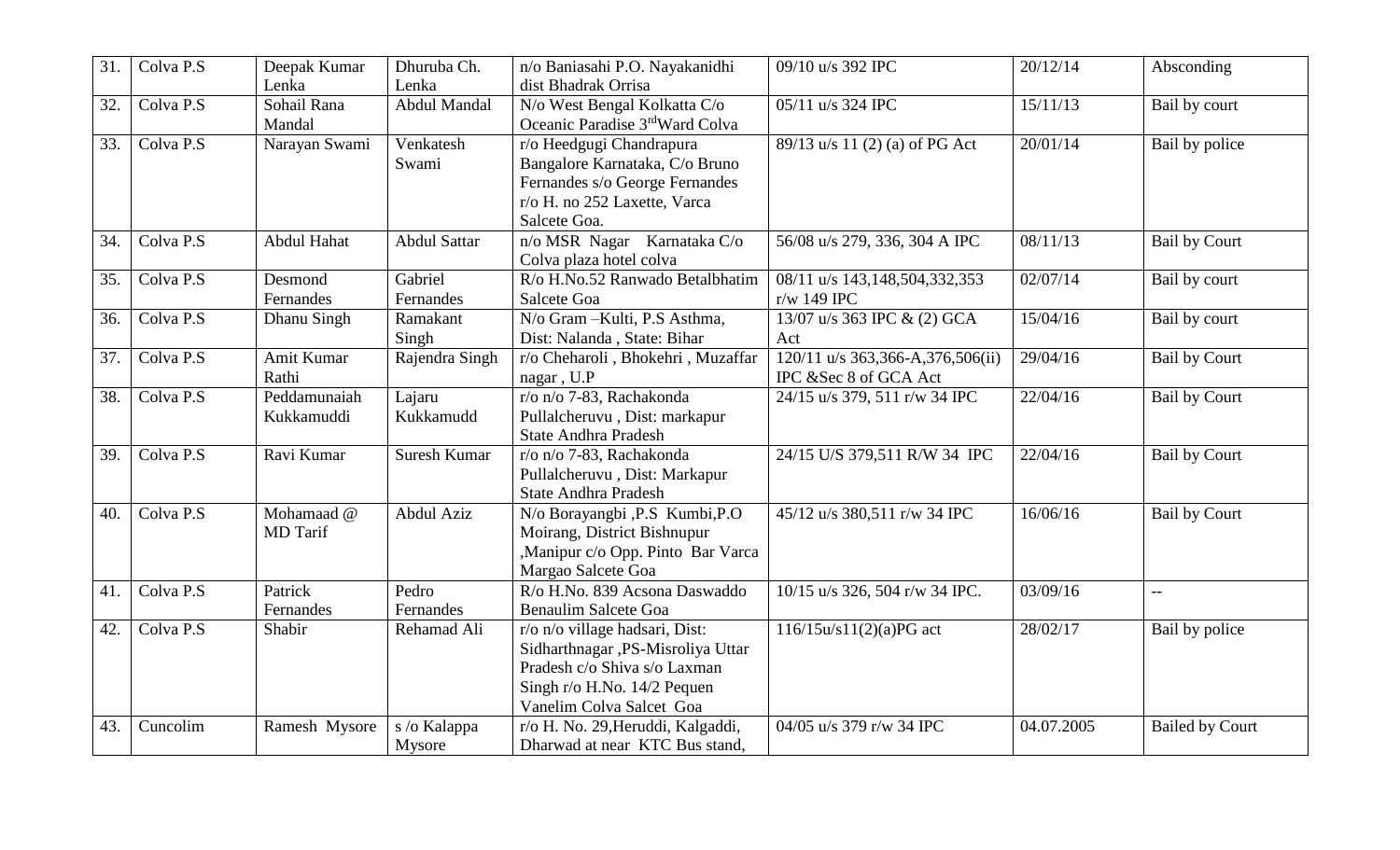|     |          |                                                                                                                                   |                          | Karnataka.                                                    |                                                                  |                                                     |                                                                                |
|-----|----------|-----------------------------------------------------------------------------------------------------------------------------------|--------------------------|---------------------------------------------------------------|------------------------------------------------------------------|-----------------------------------------------------|--------------------------------------------------------------------------------|
| 44. | Cuncolim | Raju Moval                                                                                                                        | s/o Narsimharao<br>Moval | R/o Navaglarao, Srikakulam, Palsa,<br>Dist-Andra Pradesh.     | 18/04 U/s 376, 302 IPC                                           | File is not<br>traceable in<br>Court record<br>room | Accused was escaped<br>from Judicial Lock-<br>up                               |
| 45. | Cuncolim | T. Ramanna<br>Reddy.                                                                                                              | s/o Ashok<br>Reddy       | r/o Valvaaddi, Kolar, Karnataka                               | <b>Cuncolim P.S.</b><br>Cr. No. 72/05 u/s 279, 304-A IPC         | 10.07.2009                                          | <b>Bailed by Police</b>                                                        |
| 46. | Cuncolim | Ramrao Bhaggu                                                                                                                     | s/o Buchyya<br>Bhaggu    | r/o Nagrikattam, Janpur Mandal<br>Srikakulam A.P              | 73/2010 U/s 279, 337, 338 IPC &<br>128, 3 of M.V. Act            | 19.07.2013                                          | Accused person was<br>not arrested by I.O.<br>HC-4008 of<br><b>Cuncolim PS</b> |
| 47. | Cuncolim | Ajay Ekka                                                                                                                         | s/o Martin Ekka          | c/o Seby D'silva r/o IDC Cuncolim,<br>Salcete-Goa. N/o Orissa | <b>Ouepem P.S.</b><br>Cr. No. 36/12 u/s 336 r/w 34<br><b>IPC</b> | 16.11.2013                                          | <b>Bailed by Police</b>                                                        |
| 48. | Cuncolim | Muralinath<br>Hranganna                                                                                                           | Not available            | r/o H.No. 143, Kasepoli, Gooty,<br>Anantpur, A.P.             | <b>RTO</b> Margao<br>U/s 194 of M.V Act                          | File is not<br>traceable<br>in Court record<br>room | Accused person was<br>not arrested as the<br>case is of RTO<br>Margao          |
| 49. | Quepem   | Santosh Kumar<br>s/o Yamuna<br>Prasad r/o Gim,<br>Kutch, Hilsa,<br>Nalanda Bihar                                                  | Yamuna Prasad            | Gim, Kutch, Hilsa, Nalanda Bihar                              | 11/12 U/s 279, 304-A IPC, and<br>Sec 134 (a) (b) of M. V. Act.   | 12/11/2014                                          | Released on bail by<br><b>JMFC</b> Quepem                                      |
| 50. | Quepem   | Babajan s/o<br>Tinku Prajapati,<br>r/o C/o Pravin<br>Fal Dessai,<br>H.No.72,<br>Cavrem,<br>Quepem n/o<br>Chandorwg,<br>Hazaribagh | Tinku Prajapati          | Chandorwg, Hazaribagh                                         | 76/11 u/s 279,338 IPC & Sec.<br>$134(a)(b)$ of MV Act            | 10/07/2015                                          | Released on bail by<br>Police                                                  |
| 51. | Quepem   | Gautam s/o<br>Rabati<br>Khakhalary r/o<br>Village Pandit                                                                          | Rabati<br>Khakhalary     | Village Pandit Para, Dist Golpara,<br>Assam.                  | 77/12 u/s 279, 338 IPC.                                          | 11/12/2015                                          | Released on bail by<br>Police                                                  |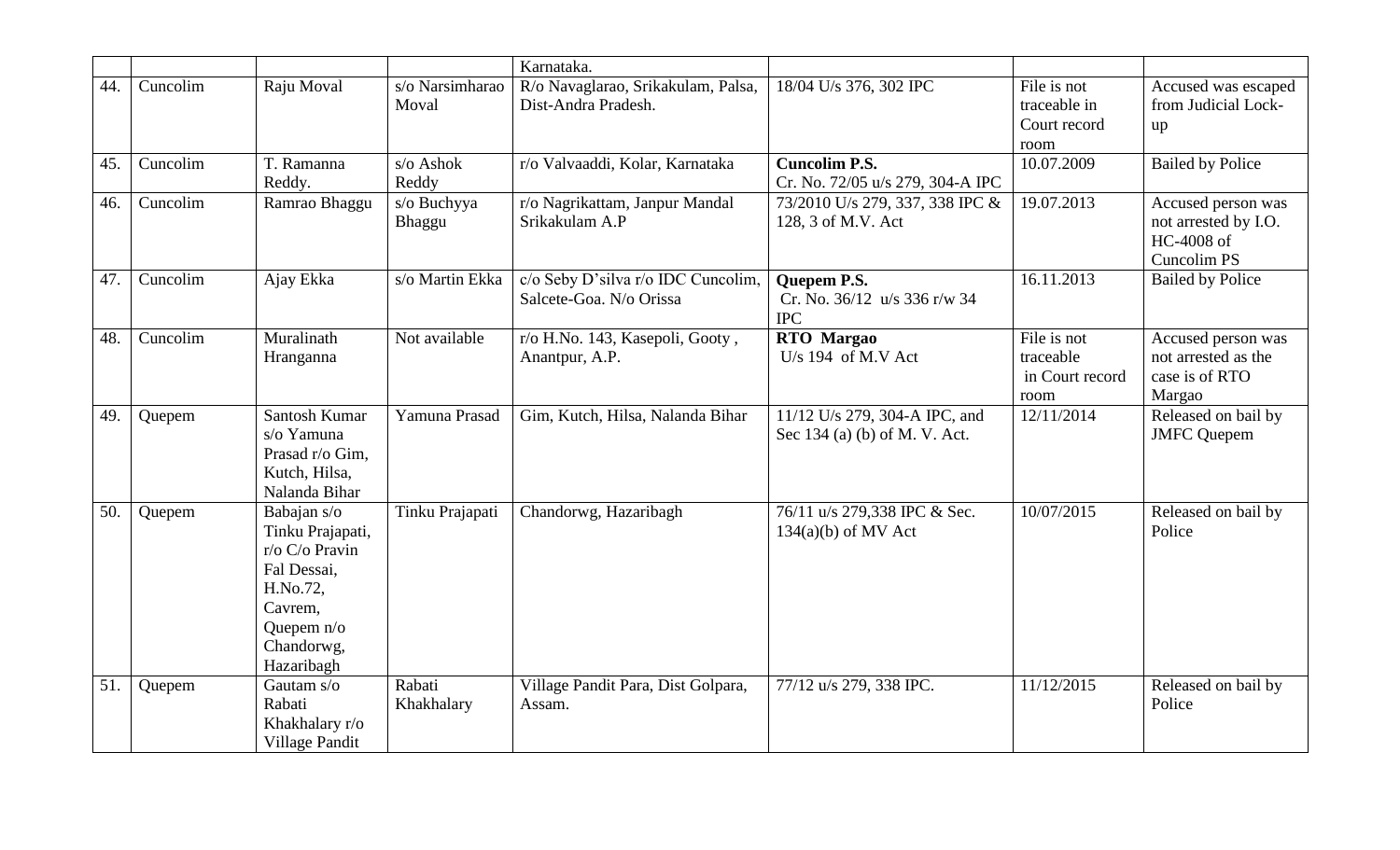|     |         | Para, Dist                                                                                                |                       |                                                            |                                                                                                      |            |                                                   |
|-----|---------|-----------------------------------------------------------------------------------------------------------|-----------------------|------------------------------------------------------------|------------------------------------------------------------------------------------------------------|------------|---------------------------------------------------|
|     |         | Golpara, Assam.                                                                                           |                       |                                                            |                                                                                                      |            |                                                   |
| 52. | Quepem  | Rampal s/o<br>Ramjivan<br>Harijan r/o<br>Sidhand Magor,<br>Mishrolli, U.P<br>state.                       | Ramjivan<br>Harijan   | Sidhand Magor, Mishrolli, U.P<br>state.                    | 68/12 u/s 448, 354 r/w 34 IPC &<br>Section 8 of Goa Children's Act<br>2003 & Section 8 of POCSO Act. | 26/02/2016 | Released on bail by<br>Children's court<br>Panaji |
| 53. | Quepem  | Bhival Bind s/o<br>Keval Bind, r/o<br>Manoramanagar,<br>Ramavali,<br>Dhakalinka,<br>Thane,<br>Maharashtra | Keval Bind,           | Manoramanagar, Ramavali,<br>Dhakalinka, Thane, Maharashtra | 29/12 u/s 279, 304-A IPC &<br>Section 134 (a) $\&$ (b) of M.V Act.                                   | 11/12/2015 | Released on bail by<br>Police                     |
| 54. | Quepem  | Acc. Gangadhar<br>N. Hanjikhane,<br>r/o H.No. 20,<br>Cotta, Amona,<br>Quepem Goa.                         | Narayan<br>Hanjikhane | H.No. 20, Cotta, Amona, Quepem<br>Goa.                     | $u/s$ 138 of NI Act<br>C.C.No.80/OA/NI/2013/A                                                        | 19/02/2016 | Not Arrested                                      |
| 55. | Quepem  | Acc. Prasad s/o<br>Ravi Gaonkar,<br>r/o Konkonwada,<br>Pirla, Quepem<br>Goa                               | Ravi Gaonkar          | Konkonwada, Pirla, Quepem Goa                              | 128/15 u/s 447,379 IPC                                                                               | 24/06/2016 | <b>Not Arrested</b>                               |
| 56. | Sanguem | Fakirappa s/o<br>Devappa Duba                                                                             | Devappa Duba          | C/o Fernandes farm, Netravalim,<br>Sanguem Goa             | 37/02 u/s 304-A r/w 34 IPC                                                                           | 26.06.2007 | released on bail by<br>Court                      |
| 57. | Sanguem | Shamappa s/o<br>Mulappa Duba                                                                              | MulappaDuba           | C/o Fernandes farm, Netravalim,<br>Sanguem Goa             | 37/02 u/s 304-A r/w 34 IPC                                                                           | 26.06.2007 | released on bail by<br>Court                      |
| 58. | Sanguem | Rajdev s/o Khiro<br>Mahto                                                                                 | KhiroMahto            | c/o Khushali Desai, Uguem,<br>Sanguem Goa                  | 10/05 U/S 379 R/W 34 IPC                                                                             | 30.08.2008 | released on bail by<br>Court                      |
| 59. | Sanguem | Kuldip s/o<br><b>Himachal Singh</b>                                                                       | Himachal Singh        | Vithalwadi Sanguem                                         | 23/01 U/S 336 IPC & Sec 3 r/w<br>25 of Arms Act &4, 5 of<br>Explosive Act.                           | 11.07.2011 | released on bail by<br>Court                      |
| 60. | Sanguem | Sushil s/o<br>Siyaram Rajput                                                                              | Siyaram Rajput        | r/o c/o Alex Dsilva H.No 104,<br>Dando, sanguem            | 26/09 u/s 380, 457 r/w 34 IPC                                                                        | 17.09.2011 | released on bail by<br>Court                      |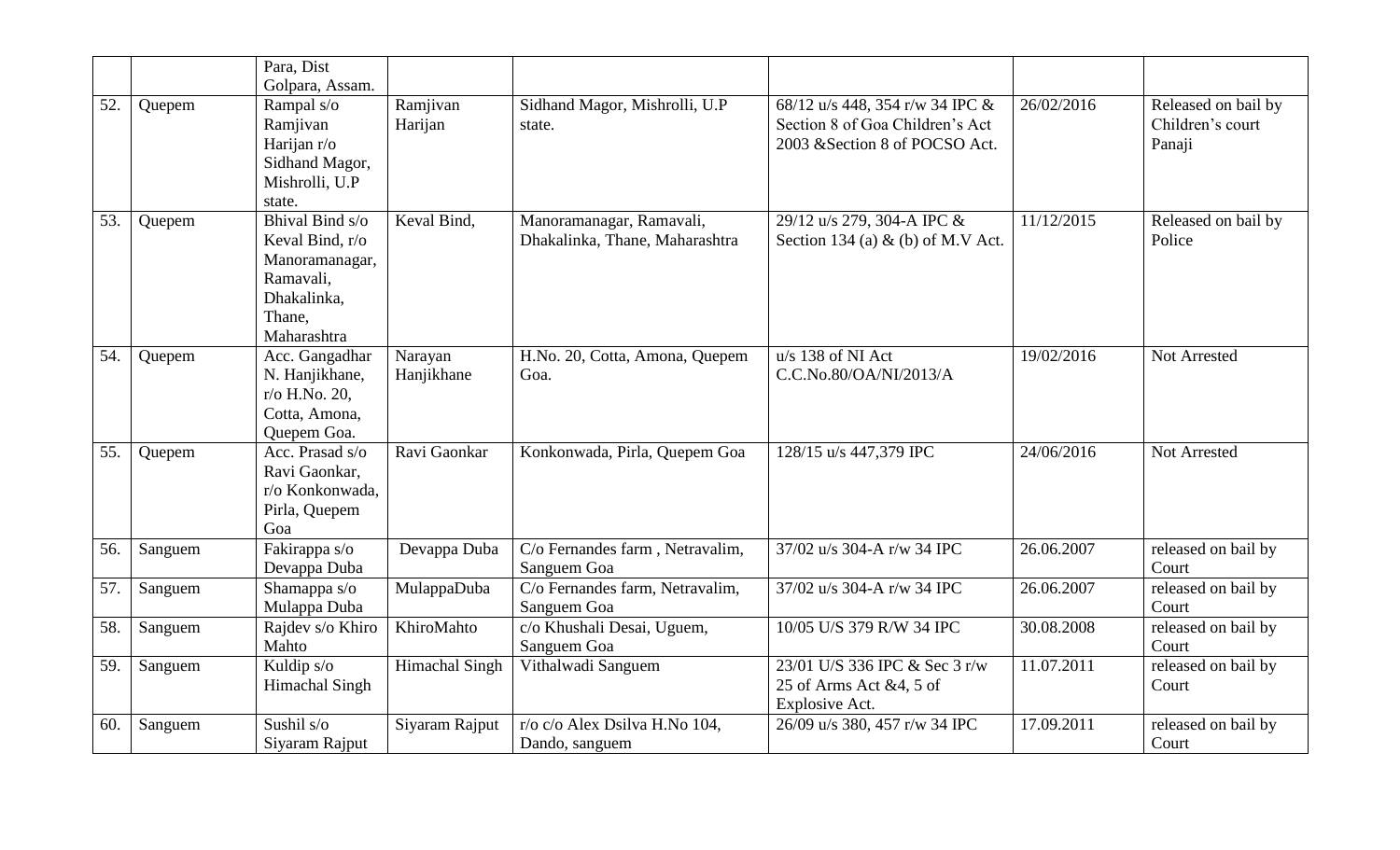| 61. | Sanguem   | Umesh s/o Jaipal<br>Rajput                  | Jaipal Rajput             | r/o c/o Alex D silva HNo 104,<br>Dando, sanguem                                 | 26/09 u/s 380, 457 r/w 34 IPC                                                         | 17.09.2011     | released on bail by<br>Court                            |
|-----|-----------|---------------------------------------------|---------------------------|---------------------------------------------------------------------------------|---------------------------------------------------------------------------------------|----------------|---------------------------------------------------------|
| 62. | Sanguem   | Ashok $s$ / $o$<br>Krishna<br>Kalgutkar     | Krishna<br>Kalgutkar      | r/o Khuttim Uguem Sanguem                                                       | 04/08 U/S 11(2)(a) P.G. Act.                                                          | 26.04.2011     | released on bail by<br>Court                            |
| 63. | Canacona  | Ihemetulam<br>Okchukwu                      | $\frac{1}{2}$             | $r$ /o Street 41, flat No. 31, P.O. box<br>No. 33, Ghana National               | Cr.No 110/2011 u/s 21(b)of<br><b>NDPS. Act, 1985</b><br>Special case NDPS No. 04/2013 | 11.07.<br>2013 | Released on Bail by<br>Special judge-I, south<br>Margao |
| 64. | Canacona  | Sameer Adhikari                             | Naina Prasad<br>Adhikari  | PO- Damat, Ward No. XIII, Dist-<br>Zhapa, Nepal                                 | 97/2014 U/s 20(b)(ii)(b) of NDPS<br>Act.<br>CC No.:-02/NDPS/2015                      | 11.09.2017     | Released on Bail by<br>Special judge-I, south<br>Margao |
| 65. | Canacona  | Shree Hari<br>Khatri                        | Gobardhan<br>Khatri       | Thankot, P.O. Check Post, ward<br>No.VII, Itakhel, District-<br>Kadmandu, Nepal | $107/2012$ u/s $20(b)(ii)(B)$ of<br><b>NDPS</b> Act.<br>CC No.:-08/NDPS/2013          | 11.09.2017     | Released on Bail by<br>Special judge-I, south<br>Margao |
| 66. | Curchorem | <b>B.K.Ibrahim</b>                          | Mohammad<br>Siddi Ibrahim | r/o Suratkal, Mangalore, Karnataka                                              | 31/1998 u/s 420, 511 r/w 34 IPC<br>and 10, 24 of Emm. Act                             | 19/10/2000     | Hon'ble JMFC Court<br>Quepem                            |
| 67. | Curchorem | Mohammad<br>Ansari                          | Abubalkar<br>Ansari,      | r/o C/o Hussain K.S. Konkan<br>Mukha, Suratkal Mangalore                        | 31/1998 u/s 420, 511 r/w 34 IPC<br>and 10, 24 of Emm. Act                             | 19/10/2000     | Hon'ble JMFC Court<br>Quepem                            |
| 68. | Curchorem | Mohammad<br>Hanif Houf s/o<br>age 26 years, | Kadar Yusuf,              | r/o Faiyaz Compound/cottage,<br>room No. 4, Krishnapur, Suratkal,<br>Mangalore. | 31/1998 u/s 420, 511 r/w 34 IPC<br>and 10, 24 of Emm. Act                             | 19/10/2000     | Hon'ble JMFC Court<br>Quepem                            |
| 69. | Curchorem | Riyaz Ahmed<br>age 26 years,                | Husain<br>Ahamad,         | r/o H. No. 158, Nr. Satyanarayan<br>Hospital, Ullala, Mangalore.                | 31/1998 u/s 420, 511 r/w 34 IPC<br>and 10, 24 of Emm. Act                             | 19/10/2000     | Hon'ble JMFC Court<br>Quepem                            |
| 70. | Vasco PS  | Mehboob Khan                                | Ibrahim Khan              | Chota bazaar, Baina, Vasco                                                      | 19/87 U/s 353, 332,426 IPC.                                                           | 03-07-01       | Court                                                   |
| 71. | Vasco PS  | Mushtak Shaikh                              | Mehboob<br>Shaikh         | Church road, Baina                                                              | 156/98 U/s 380 IPC.                                                                   | 18-09-00       | Court                                                   |
| 72. | Vasco PS  | Yallappa Madar                              | Mallappa<br>Madar         | Nr. Pravasi Hotel Vasco.                                                        | 71/98 U/s 457, 380 IPC.                                                               | $06-07-00$     | Court                                                   |
| 73. | Vasco PS  | Albert Rego                                 | Francisco Rego            | r/o Commerce Center Vasco.                                                      | 143/99 U/s 506 r/w 34IPC.                                                             | $06-04-01$     | Court                                                   |
| 74. | Vasco PS  | P. Mohammad                                 | Abdulla                   | r/oBaina, Vasco                                                                 | 390/87 U/s 143, 147, 323,380 r/w<br>149 IPC.                                          | $10-02-00$     | Court                                                   |
| 75. | Vasco PS  | Husain Shaikh                               | <b>Usman Rubana</b>       | r/oKatemBaina, Vasco.                                                           | 377/88 U/s 363 IPC.                                                                   | $31 - 10 - 00$ | Court                                                   |
| 76. | Vasco PS  | Hiralal                                     | <b>Ramnath Bind</b>       | r/oBaina, Vasco.                                                                | 249/89 U/s 506, 504 IPC.                                                              | $31 - 10 - 00$ | Court                                                   |
| 77. | Vasco PS  | Shanta                                      | GangappaChal<br>wadi      | r/oBaina Beach.                                                                 | 187/98 U/s 8 ITP Act.                                                                 | 15.11.00       | Court                                                   |
| 78. | Vasco PS  | Chini                                       | GovindEdla                | r/o Baina, beach                                                                | 187/98 U/s 8 ITP Act.                                                                 | 17.09.99       | Court                                                   |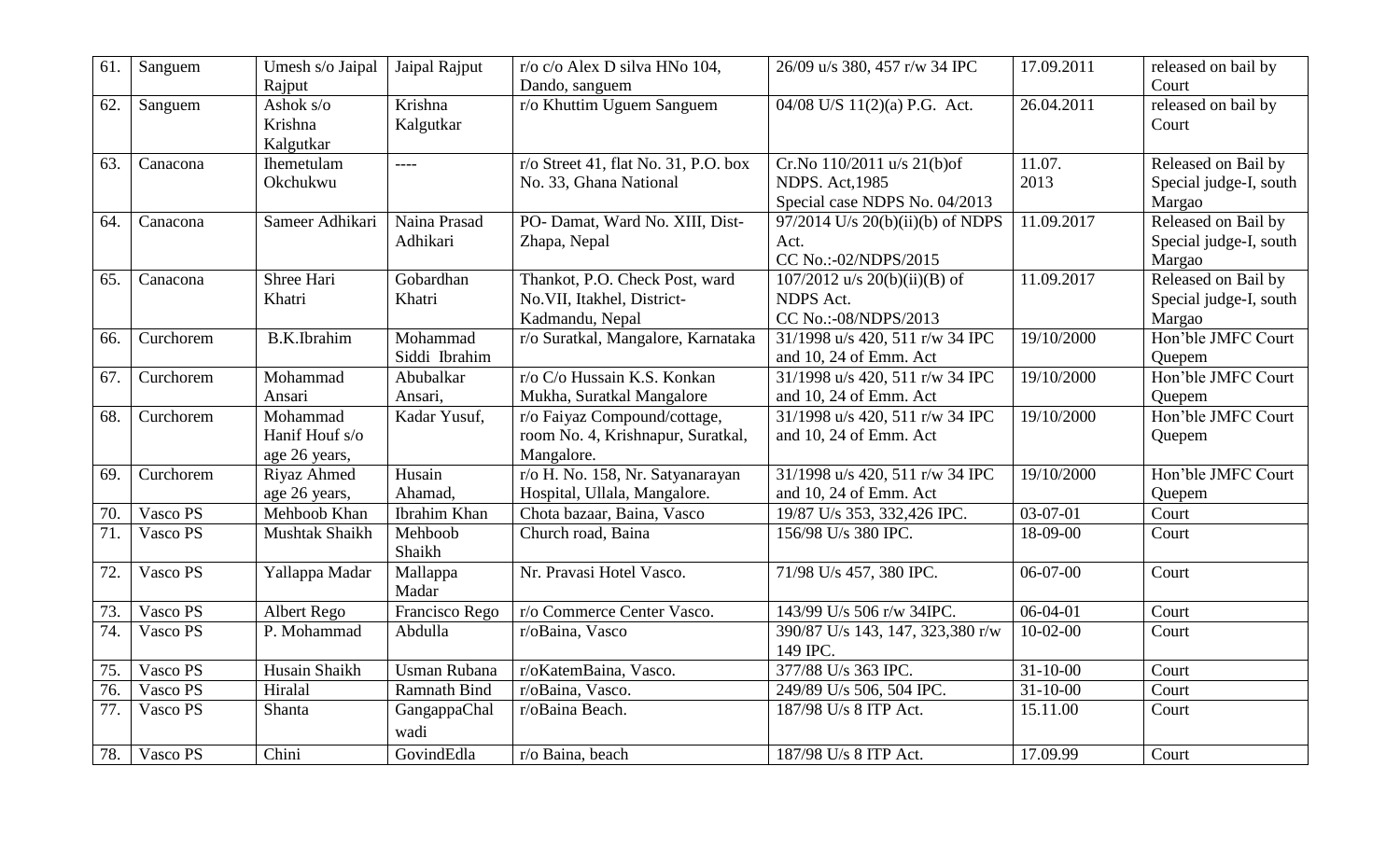| 79. | Vasco PS | <b>Shanta</b>                                             | Vasant Harijan       | r/o Red-Light area Baina.                                                                                                                              | 119/01 U/s 366, 366-A, 342, 323<br>$r/w$ 34IPC.         | Not known  | Absconding                |
|-----|----------|-----------------------------------------------------------|----------------------|--------------------------------------------------------------------------------------------------------------------------------------------------------|---------------------------------------------------------|------------|---------------------------|
| 80. | Vasco PS | FirojNakhiRajak                                           | NakhiLightwala       | r/oBaina.                                                                                                                                              | 48/02 U/s 323, 504,506 IPC.                             | 19-07-02   | Court                     |
| 81. | Vasco PS | Rajesh Kumar                                              | RamnathJaiswa<br>r   | r/o Baina Beach, Vasco                                                                                                                                 | 10/01 U/s 324 IPC                                       | 16-08-02   | Court                     |
| 82. | Vasco PS | Kumar<br>Shridharan Nair                                  |                      | r/o Vidhyamandir School,<br>Adarshnagar, Vasco                                                                                                         | 94/02 U/s 143,147 148, 452,<br>323,504, 506 r/w 149 IPC | 22-04-04   | Court                     |
| 83. | Vasco PS | <b>Chetan Shetty</b>                                      | Vishwanath<br>Shetty | r/o Port Lunch Restaurant, Airport                                                                                                                     | 135/02 U/s 143, 447, 149 IPC                            | $09-07-04$ | Court                     |
| 84. | Vasco PS | EshwarMunappa                                             |                      | r/o Nagpur                                                                                                                                             | 02/96 U/s 379 r/w 34 IPC                                | 01-09-99   | Court                     |
| 85. | Vasco PS | <b>Balkrishna</b>                                         | Manohar Pillai       | r/o Saddye Village, Suratkal,<br>Karnataka.                                                                                                            | 22/00 U/s 420 r/w 34 IPC.                               | Not known  | Court                     |
| 86. | Verna    | Ramdas s/o<br>Pandurang<br>Tidke, age-42<br>years,        | Pandurang<br>Tidke   | native from Muktabai Chawl,<br>Tulsipada Bhandup Mumbai, at<br>present c/o Subhash<br>Navalkera, 42, Opp. friend Auto<br>Zuarinagar                    | 39/10 u/s 279,338 IPC dated<br>23.02.2010               | 14.04.11   | <b>Released by Police</b> |
| 87. | Verna    | <b>Babul Isaq</b><br>Husain<br>r/01009<br>Zuarinagar      |                      | r/o1009 Zuarinagar                                                                                                                                     | u/s 82 Crpc                                             | 06.08.10   | $\sim$                    |
| 88. | Verna    | Krishnath S/o<br>Kantilalnath,<br>Age-30yrs,              | Kantilalnath         | R/o c/o Four Point Hotel 8<br>Restaurant IDC Verna, N/o Arbandi<br>Amtala, Po- Arbandi, Shantipur,<br>Nadia West Bengal                                | 125/09 u/s 324 IPC dated<br>23.11.2009                  | 23.06.11   | <b>Released by Police</b> |
| 89. | Verna    | Deo Narayan<br>Singh                                      | Sudhama Singh        | r/o Ave Miriam Verna                                                                                                                                   | 106/11 u/s $11(2)(a)$ of PG Act                         | 19.02.11   | <b>Released by Police</b> |
| 90. | Verna    | Arun PV. s/o<br>Vijayan P.K,<br>age-24 yrs                | Vijayan P.K,         | r/o c/o seashore beach resort.<br>Umtawado, Calangute Bardez Goa,<br>native near karkuna church<br>panalukudiyill Putthupady,<br>Murataa Puzha, Kerala | 06/08 u/s 279,337& 338 IPC                              | 02.01.11   | <b>Released by Police</b> |
| 91. | Verna    | <b>Abdul Rashid</b><br>Aziz S/o Abdul<br>Aziz, age 37 yrs | Abdul Aziz           | R/o Tungorbhata Bappa Sitaram<br>Road Opp. Shani AMndir Vasa-I<br>East Mumbai                                                                          | 137/10 u/s 279,338 IPC                                  | 27.01.11   | Released by Police        |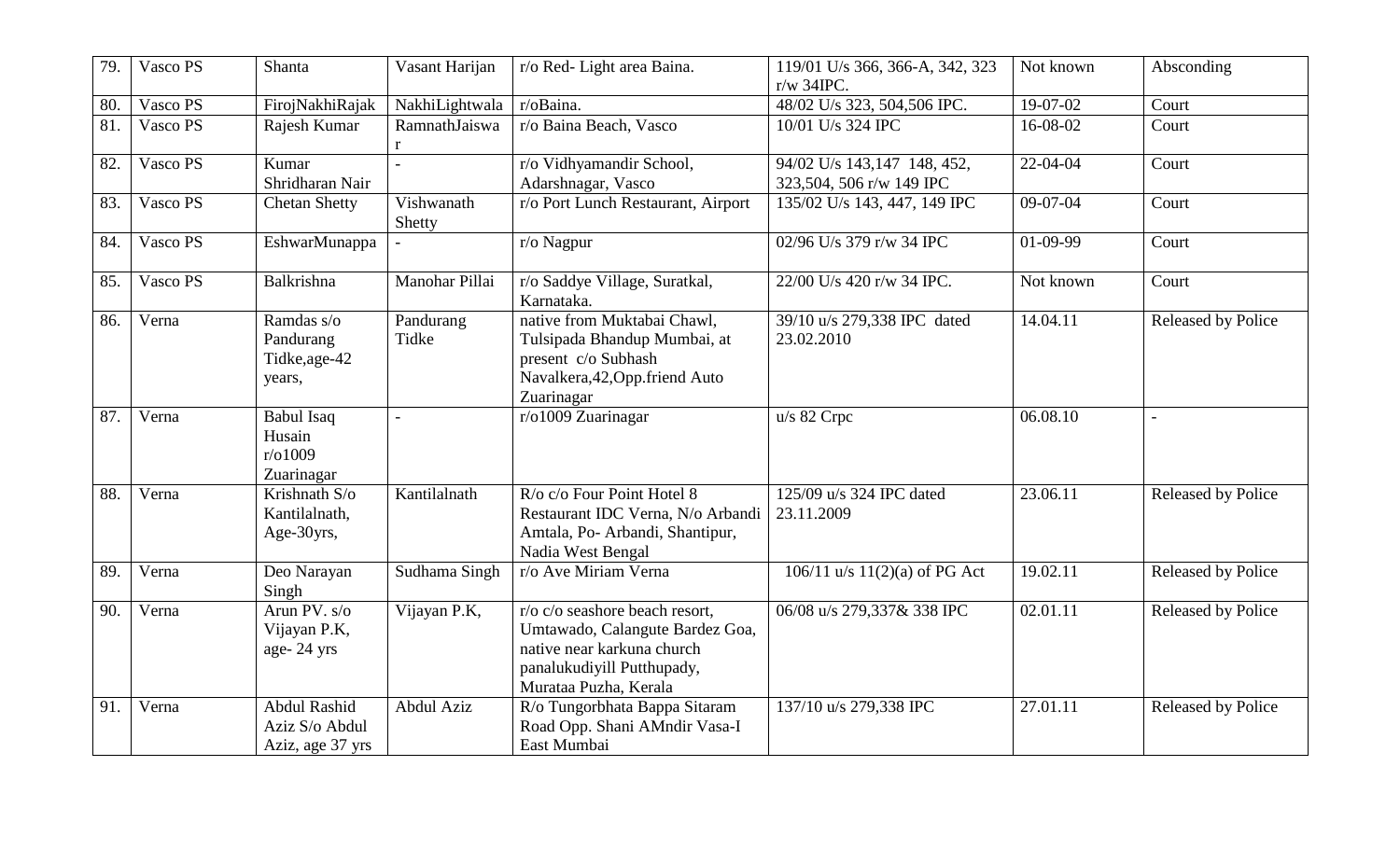| 92.  | Verna              | Mukesh s/o<br>Sangappa<br>Mitkur, age-23<br>yrs | Sangappa<br>Mitkur | r/o Hassur galli, Sindhagi, Bijapur,<br>Karnataka                   | 04/11u/s 324 r/w 34 IPC                                                                | 08.05.12    | <b>Released by Police</b>                                        |
|------|--------------------|-------------------------------------------------|--------------------|---------------------------------------------------------------------|----------------------------------------------------------------------------------------|-------------|------------------------------------------------------------------|
| 93.  | Verna              | Niranjan s/o<br>Narhari Naik,<br>age 20 yrs     | Narhari Naik       | C/o Girish Pillai, Zarint,<br>Zuarinagar                            | 89/2013 u/s 11(2)(a) of PG Act                                                         | 29.12.10    | <b>Released by Police</b>                                        |
| 94.  | Mormugao           | Arjun Dhakne                                    | Shaburao<br>Dhakne | H. No.18, Chicalim, Vasco, Goa.                                     | 13/02 u/s 224 r/w 34 IPC.<br>(Absconding Charge sheet<br>filed)<br>C.C. No. 117/S/03/D | 06/06/2007  | The accused persons<br>escaped from Sub-Jail<br>at Headland Sada |
| 95.  | Mormugao           | Pallani Swami                                   | Kanale Swami       | H. No. 200, Passagod, Pondicherry.                                  | 13/02 u/s 224 r/w 34 IPC.<br>(Absconding Charge sheet<br>filed)<br>C.C. No. 117/S/03/D | 06/06/2007. | The accused persons<br>escaped from Sub-Jail<br>at Headland Sada |
| 96.  | Mormugao           | Kanakraj                                        | Navgappa           | H.no.22, Kunargan Road, Purem,<br>Coimbatore.                       | 13/02 u/s 224 r/w 34 IPC.<br>(Absconding Charge sheet<br>filed)<br>C.C. No. 117/S/03/D | 06/06/2007. | The accused persons<br>escaped from Sub-Jail<br>at Headland Sada |
| 97.  | Vasco Rly          | Alston s/o L.<br>Prassana                       | L. Prassana        | H.No.11/32, South Beach Road,<br>Calicut, Kerala                    | 17/98 u/s 353,143, 147 r/w 149<br><b>IPC</b>                                           | 09.06.2006  | Released by court on<br>23.11.1998                               |
| 98.  | Vasco Rly          | Deepak Das s/o<br>Jodharthe                     | Jodharthe Das      | Post Raitulla, Ramchandra Puran,<br>Orissa                          | 17/98 u/s 353, 143, 147 r/w 149<br><b>IPC</b>                                          | 09.06.2006  | Released by court on<br>23.11.1998                               |
| 99.  | Vasco Rly          | Dinesh P.K. s/o<br>Kuttiyan                     | Kuttiyan P.K       | Kunnit House, At Post Pallikure,<br>Kasargad Kerala                 | 17/98 u/s 353, 143, 147 r/w 149<br><b>IPC</b>                                          | 09.06.2006  | Released by court on<br>23.11.1998                               |
| 100  | Vasco Rly          | Ameer K.<br>Mohammad                            | Mohammad<br>d.K    | At Post UllurDist, Malpura, Tirur,<br>Kerala                        | 17/98 u/s 353, 143, 147 r/w 149<br><b>IPC</b>                                          | 09.06.2006  | Released by court on<br>23.11.1998                               |
| 101  | Vasco Rly          | Chaudhary<br><b>Bhagat</b>                      | Hanu Bhaghat       | <b>Gazipur Uttar Pradesh</b>                                        | 08/14 u/s 324, 353 r/w 34 IPC                                                          | 07/06/2017  | Released by court                                                |
| 102. | Dabolim<br>Airport | Muhammed<br>Mustafa<br>Madappady                | Adam<br>Madappady  | $r$ /o H.No.135 (A) Thannirutantha<br>Belthangadi Daksina Karnataka | 14/2014 u/s 465,466, 471,419 &<br>Sec 12 (b) of passport Act                           | 08.02.2017  | Released by court                                                |
|      | 103. Ponda         | Babulal Jat.                                    | <b>BasiratJat</b>  | r/o Khardi, P.O. Maxi, Dist. Devas                                  | 215/98 u/s 279,337, 338,304 - A                                                        | 08/05/2003  | Not Arrested                                                     |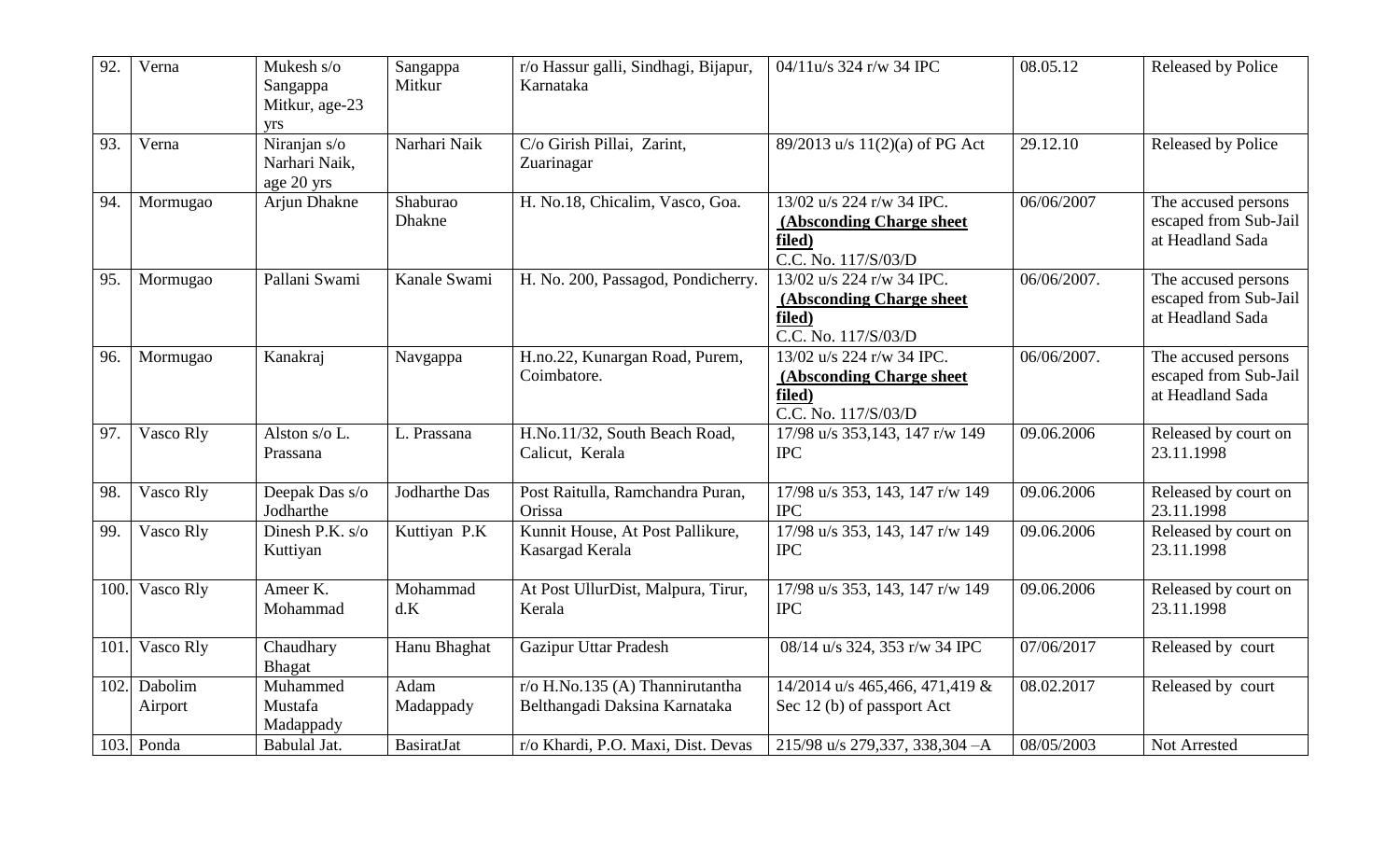|      |            |                                        |                      | $\overline{MP}$                                                                                               | $\overline{IPC}$                          |            |                                                                                  |
|------|------------|----------------------------------------|----------------------|---------------------------------------------------------------------------------------------------------------|-------------------------------------------|------------|----------------------------------------------------------------------------------|
| 104. | Ponda      | R. Ganeshan<br>(Driver)                | Ramaswami            | r/o H. No. 16, Vembuliamman,<br>Koli street, Thatlanchavady,<br>Pondicherry T.N.                              | 178/04 u/s 407,420,471,411 r/w<br>34 IPC  | 20/03/2007 | Arrested on<br>26/07/2004 and<br>released by Court and<br>not attending hearing  |
| 105. | Ponda      | K. Srinivasan<br>(Cleaner of<br>Truck) | Kamalnathan          | $r$ /o H. No. 32, IInd cross street,<br>Tambaram Chennai-15                                                   | 178/04 u/s 407, 420,471,411 r/w<br>34 IPC | 21/03/2007 | Arrested on<br>26/07/2004 and<br>released by Court and<br>not attending hearing  |
| 106. | Ponda      | K. Ravi                                | Kathappan            | r/o H. No. 159, C.V. Complex,<br>Madhuravayal, Chennai, Tamil<br>Nadu-99                                      | 178/04 u/s 407,420, 471,411 r/w<br>34 IPC | 21/03/2007 | Arrested on<br>26/07/2004 and<br>released by Court and<br>not attending hearing  |
| 107  | Ponda      | Ashish Kumar<br>Rawat                  | D.P. Rawat           | r/o H. No. 741, Alok Nagar,<br>Adharthala, Jabalpur, M.P                                                      | 02/03 u/s 407 r/w 34 IPC                  | 29/12/2007 | Not Arrested                                                                     |
| 108. | Ponda      | Santosh Kumar<br>Shivhari              | Swamilal<br>Shivhari | r/o H. No. 1214, nr. Sharda Takies,<br>Gorakhpur M.P. & Shetinagar<br>Gorakhpur, Jabalpur, Madhya<br>Pradesh  | 02/03 u/s 407 r/w 34 IPC                  | 29/12/2007 | Arrested on<br>26/07/2004 and<br>released by Court and<br>not attending hearing  |
| 109  | Ponda      | Vijay Shivhari                         | Swamilal<br>Shivari  | r/ o H. No. 1214, nr. Sharda Takies,<br>Gorakhpur M.P. & Shetinagar<br>Gorakhpur, Jabalpur, Madhya<br>Pradesh | 02/03 u/s 407 r/w 34 IPC                  | 29/12/2007 | Arrested on<br>07/02/2003 and<br>released by Court and<br>not attending hearing  |
| 110. | Ponda      | Mohammad<br>Javeed<br>(Cleaner)        | Mohd. Yaqub          | r/o H. No. 741, Paasyaha, Jabalpur<br>M.P.                                                                    | 02/03 u/s 407 r/w 34 IPC                  | 29/12/2007 | Arrested on<br>07/02/2003 and<br>released by Court and<br>not attending hearing, |
| 111  | Ponda      | Sanjay s/o Raju<br>Shetty              | Raju Shetty          | r/o Zopadpatti, Opp. Sai Nagar,<br>Goregaon (W) Mumbai<br>Maharashtra                                         | 66/05 u/s 394 IPC                         | 12/02/2008 | Arrested on<br>25/03/2005 and<br>released by Court and<br>not attending hearing  |
| 112. | Ponda      | Parag Deka                             | Khudan Deka          | n/o Goreshwar, P.O. Mahavi Pasa,<br>Dist: Kamrup, Assam                                                       | 07/08 u/s 457,380 IPC                     | 13/03/2008 | Not Arrested                                                                     |
|      | 113. Ponda | Pramod                                 |                      | Indore Madhya Pradesh (Full                                                                                   | 47/99 u/s 407 r/w 34 IPC                  | 21/08/2008 | Not Arrested                                                                     |